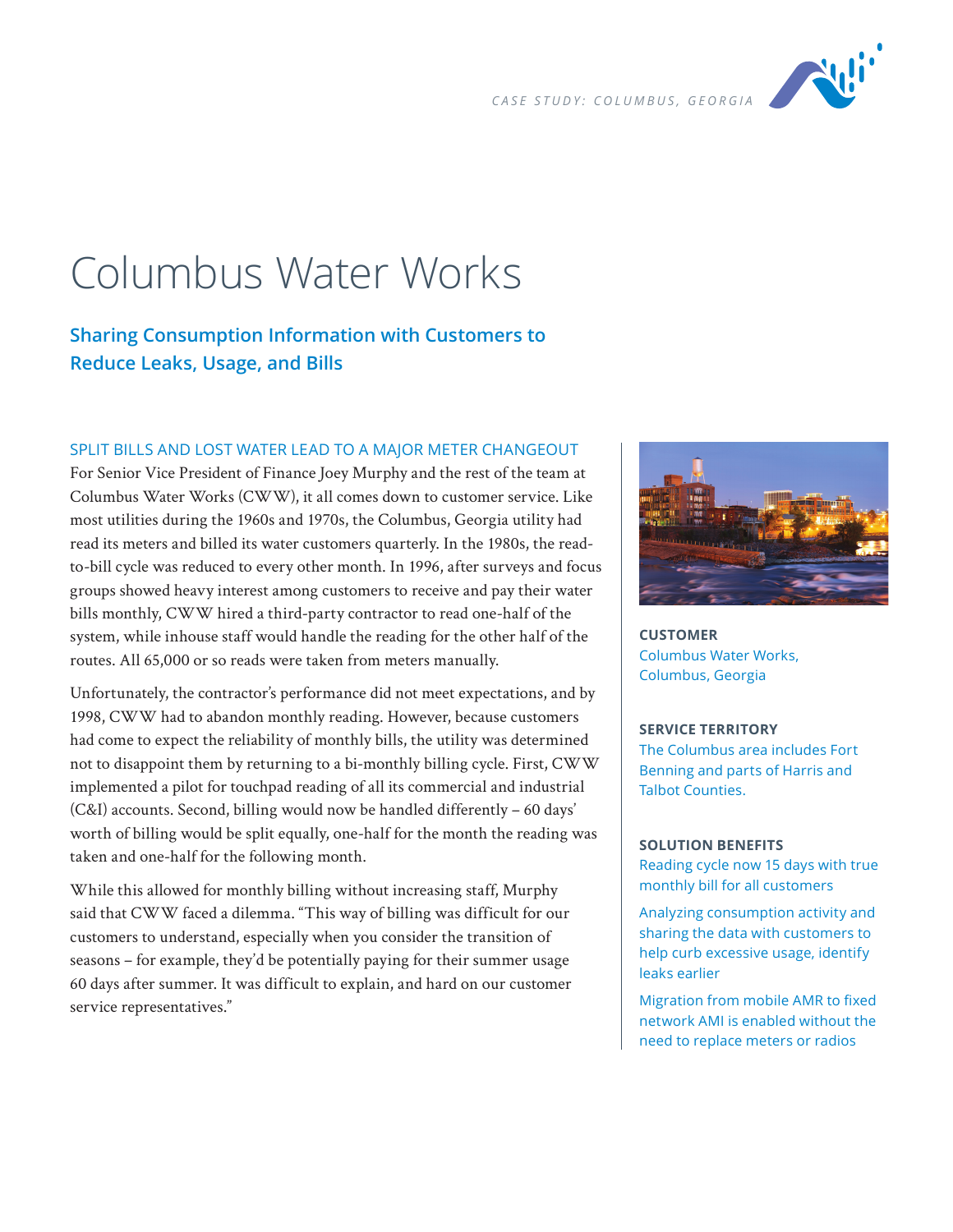

The lag time also meant that leaks might go undetected for up to two months. "If they did have a leak, we wouldn't know when it started, and wouldn't know about the [situation] for a long time – with a lot of wasted water [as a result]," Murphy added.

## NEPTUNE® MOBILE AMR MEANS MORE READS PER MINUTE – AND MONTH

In early 2003, CWW began an update to its meter change-out program. After analyzing the length of time between reads along a handful of routes in the "panhandle" of Muscogee County, CWW implemented another pilot. This time, Murphy and his team would measure the impact of automatic meter reading (AMR) for accounts on larger lots that had been read manually before. The results showed that manual walk-by reading yielded 1.3 reads every minute versus at least 4.6 per minute using a radio-frequency (RF) handheld unit. Knowing that even that figure would be artificially low compared to normal routes in more densely-populated areas, CWW used a baseline of 5.5 meter readings per minute to investigate the possibility of a system-wide change-out. After moving forward with the adoption of the Neptune® R900® RF technology to transmit readings from the E-CODER® solid state encoder register, the 5.5 figure has shown to be low. According to Murphy, "The Neptune R900 using a handheld gives us eight reads a minute on average, and that's getting better every day."

The move toward AMR would coincide with the installation of Neptune meters capable of registering backflow conditions, to meet changes in state law regarding backflow prevention. Since June 2005, CWW has instituted a proactive campaign to communicate to customers the need to detect and prevent backflow, starting with certified letters and including door-to-door visits prior to performing a meter changeout. The utility has even offered devices to alleviate thermal expansions that could cause backflows and damage customers' pipes.

The installations of backflow-detecting meters and R900 MIUs proceeded at a pace of roughly 4,000 per year as part of a route-based changeout. From the beginning, said Murphy, "We automatically saw the benefit of that."

In 2011 Murphy and his team accelerated the project to nearly 6,000 per year, looking to add monthly reading capabilities as well as true monthly billing. Also, since 2011 all new meters installed have been capable of being read using R900 technology. Since 2012, Columbus Water Works has implemented the Neptune integrated E-CODER® )R900*i* ™ combination encoder/MIU. The billing cycle continued to accelerate with the upgrade to the MRX920™ mobile data collector in 2014. "With it, we can pick up reads three streets away," Murphy said. "On a recent scan we picked up 1,700 reads in just a two-mile drive." He also anticipates revving up the utility's readsper-minute to the double-digit range. With the ability to read up to 72 meters per second with the mobile data collector, the only real constraints to improved reading efficiency are the density of the routes and the legal driving speed.

# READING EVERY METER EVERY MONTH INHOUSE, THEN SHARING THE DATA WITH HOMEOWNERS

After analysis to determine how many meter readings could be captured in a single month using current staffing levels, by the end of 2014 Murphy's team had found the "sweet spot". In January 2015, upon achieving a 51 percent AMR-capable saturation of the meter population, the utility had enough RF coverage among its routes to produce a true monthly bill for all its customers. And by May 2015, CWW had reduced its reading cycle to 15 days, marking the first time in nearly 20 years that it had read all the system's meters in one month – and the first time ever to do so completely inhouse, without adding staff.

The improvements to customer service haven't ended there. The consumption activity history capabilities of the R900 System have enabled CWW to share consumption data with customers, helping curb excessive usage while